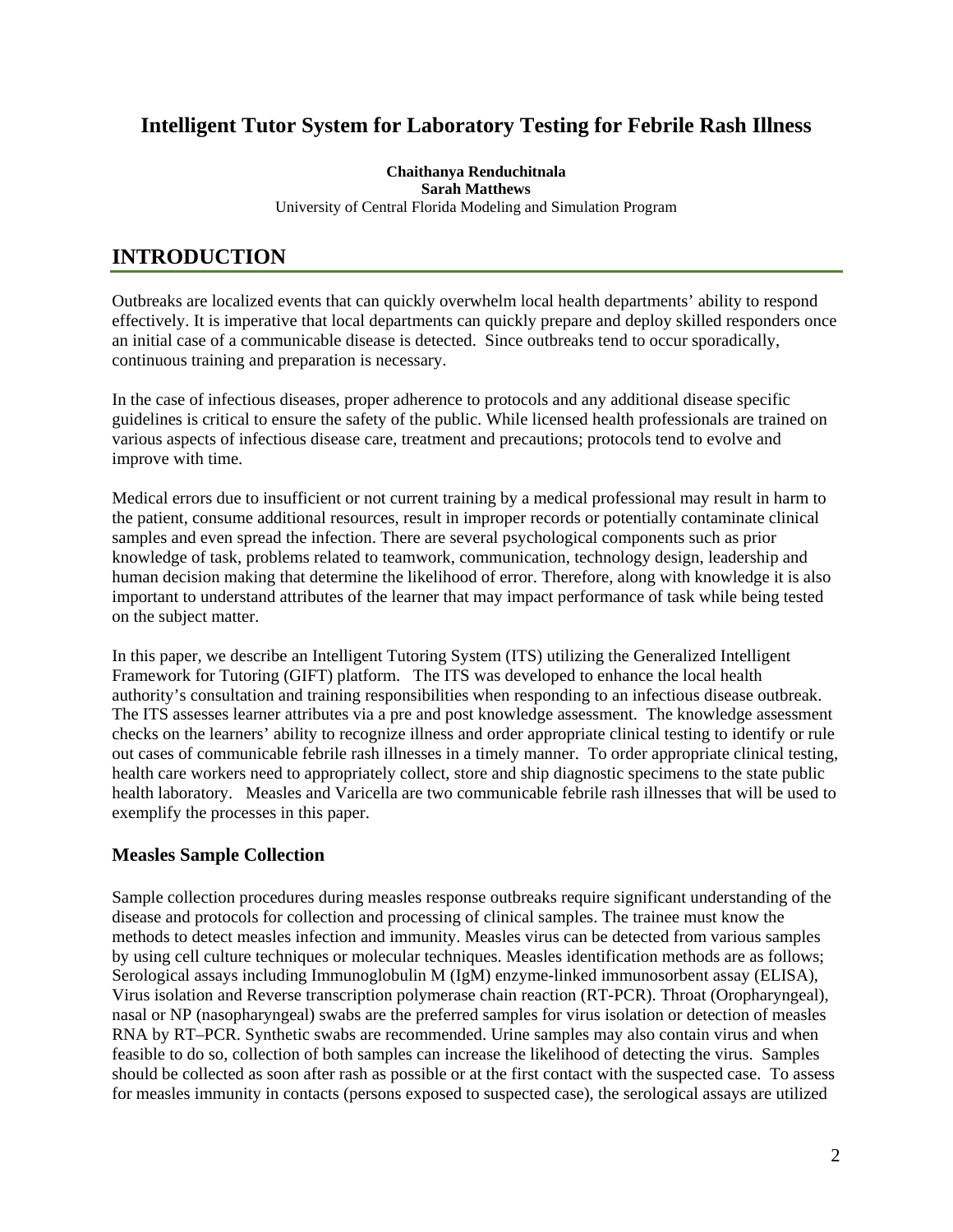to test for IgM and IgG (Centers for Disease Control National Center for Immunization and Respiratory Diseases, 2015).

### **Varicella Sample Collection**

Skin lesions are the preferred specimen for laboratory confirmation of Varicella virus. The swab is taken from the base of a wet lesion. Two filled in dime sized circles should be made on a plain glass slide and allowed to air dry. Two slides should be collected from each patient. Serum specimens are preferred to test for immunity (IgG). IgM testing may be performed on unimmunized subjects or on subjects with unknown immunity status. Blood specimens are collected using a vacutainer with a red stopper or serum separator tube.

Several methods including the isolation of varicella virus from a clinical specimen, direct fluorescent antibody (DFA), polymerase chain reaction (PCR) or detection of significant rise in serum varicella IgG by any standard assay meets the laboratory criteria for diagnosis. Specimens and the manner of collection for each may vary. Thus, the health professional needs to follow the exact procedure to safely and reliably collect and ship the clinical specimens. Additionally, demographic information about the subject and the clinical sample needs to be appropriately recorded on the specimen label (Centers for Disease Control National Center for Immunization and Respiratory Diseases (NCIRD), 2017). There are many areas in which errors can occur during the processing of clinical specimens. Training and refresher training can help reduce error.

Regulatory guidelines are updated by the State and Federal levels and can be located at the State Public Health Department and the Centers for Disease Control (CDC) websites. Training materials are generally available in various mediums from various medical sources including the State Health Department and CDC. Frequently, the responsibility for collating, curating and presenting the content to medical professionals falls on the local health officials. These duties may create additional burden especially during outbreak responses when the need for training is great and the resources to train may be allocated elsewhere.

### **Why use an ITS platform**

Training or review provided at the start of outbreak takes time and resources away from the response. There are limited methods to assess the readiness of responders prior to their deployment to a response area. The department lead is often responsible for staff training and preparedness. However, in a classroom mode of training it is a challenge for even experienced teachers to personalize instruction and keep track of learner ability, prior knowledge and progress.

The Generalized Intelligent Framework for Tutoring (GIFT) platform allows for on demand personalized tutoring that can assess and tutor several health care workers without additional demands on local resources. The ability to author content, set up adaptive surveys based on learner performance and attributes may significantly improve learning outcomes for many health care workers ultimately improving the quality of response and delivery of care.

Learner attributes are intrinsic to the way each individual processes and assimilates information presented. The ability of a tutor to perceive learner attributes either by observation or by assessment and formulate content delivery based on these perceived attributes can greatly enhance learner engagement and improve learner outcomes. For this reason, we choose the Generalized Intelligent Framework for Tutoring (GIFT) as an Intelligent Tutoring System (ITS) for this tutorial. GIFT is a computer based tutoring system that incorporates a learner and a pedagogical module as part of the GIFT Authoring Tool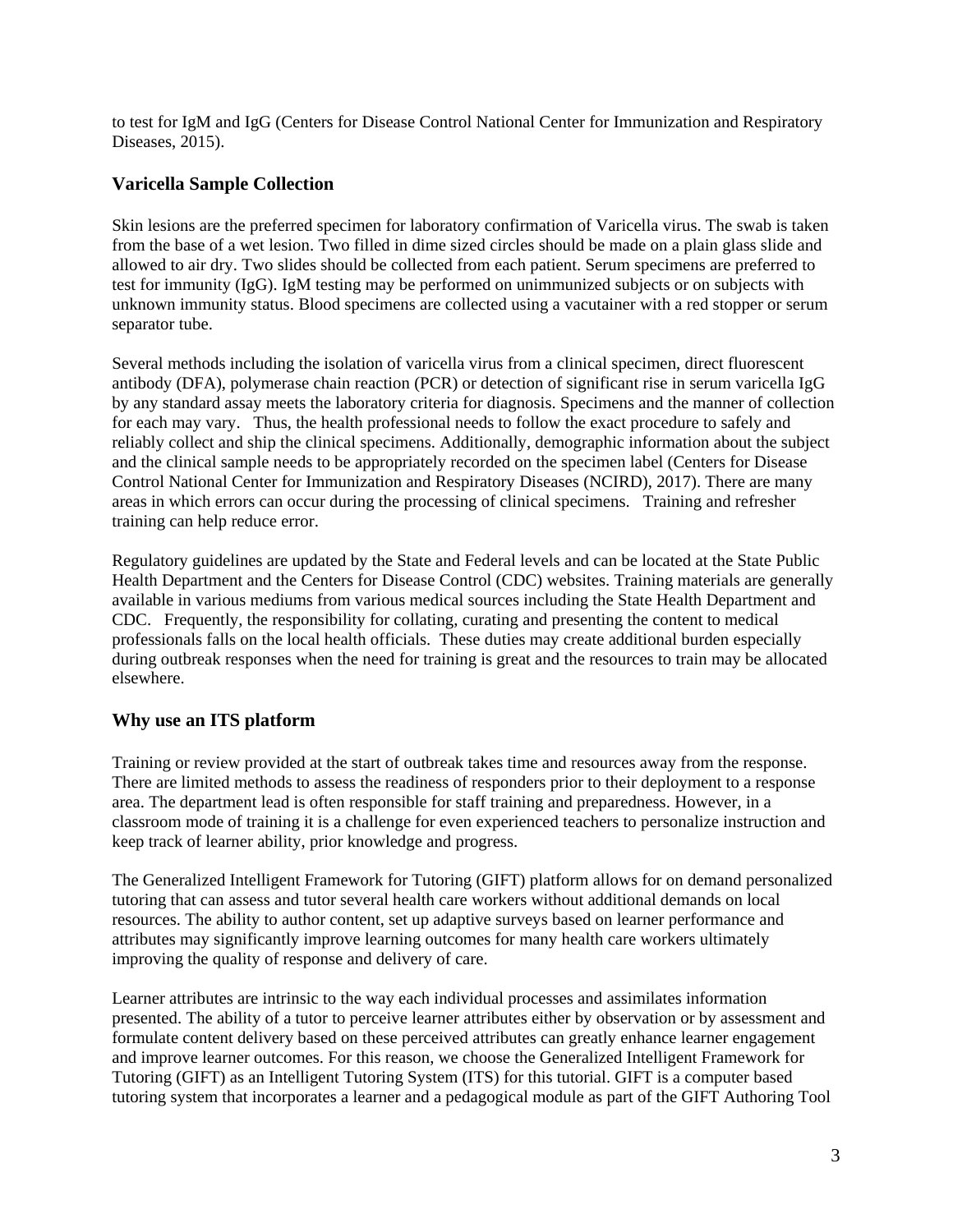(GAT). These modules allow testing for adapting instruction to specific learner attributes by using specific learner states to select the next content to be presented to the learner (Sottilare, Grasser, Hu, & Brawner, June, 2015).

The ITS for Laboratory Testing for Febrile Rash Illness assumes the learner is a qualified healthcare professional that is familiar if not well versed in the content presented. The objective of the tutor is to provide refresher training on an as needed basis to the individuals who may not have collected the clinical samples recently. Therefore, the ability to assess prior knowledge and deliver content as needed prevents redundant training while identifying and tutoring only those individuals in need of additional support.

## **RESEARCH HYPOTHESIS**

Human tutors have collated, curated, provided and when needed presented training material to ensure health care workers have appropriate level of background knowledge and the ability to apply that knowledge in response to a health emergency. However, this can be a time-consuming process, with little to no ability to verify if each individual learner has met all the learning objectives. The primary goal in developing the tutor is to ensure high quality materials are personalized and presented to a learner based on their prior knowledge, grit and ability to learn.

The research hypothesis that is proposed for this ITS will provide the learner with an adaptive training environment that requires little to no human tutor involvement in training. It will also provide an assessment of the learner's understanding and ability to apply appropriate laboratory criteria for the testing of selected febrile rash illnesses.

### **Surveys and Course Evaluation Questionnaire**

Learner's knowledge improvement is assessed by evaluation of their pre-and post-performance surveys. The surveys are indicative of the ability of a leaner to learn the subject matter presented by the ITS. To complete the testing of the hypothesis, learners' perception of the ITS course is recorded by the course evaluation questionnaire.

### **Related Research**

### *E-Learning*

There are several aspects that need to be considered in the design of web-based intervention including, patient adherence, interaction, condition, feedback target behavioral outcome and its evaluation (Kelders, Kok & Ossebaard, 2012a). These concepts are encapsulated in the persuasive design framework deployed by Lehto and Onias-Kukkonen (2011) in a system to assist recovery from alcohol and smoking recovery. The persuasive system design paradigm when properly implemented in an appropriately designed system causes behavioral changes in trainees. Principles of persuasive system design have been shown to increase adherence with protocol in trainees. Many of the applications of persuasive system design aim to modify behavior in patients who suffer from chronic conditions such as diabetes. The persuasive system design framework considers reduction, tunneling and tailoring mechanisms. Reduction is breaking complex behavior into its simplest form. Tunneling is putting the user through set experiences or processes designed to persuade the user. Tailoring is personalization of the content to the user's personality and needs. Additionally, the framework evaluates the system's ability to empower patient self-monitoring by the simulation of scenarios to rehearse the impacts of certain behavior. Single user interactive prompts such as praise, rewards, reminders, suggestion and liking are considered during system design for their impact on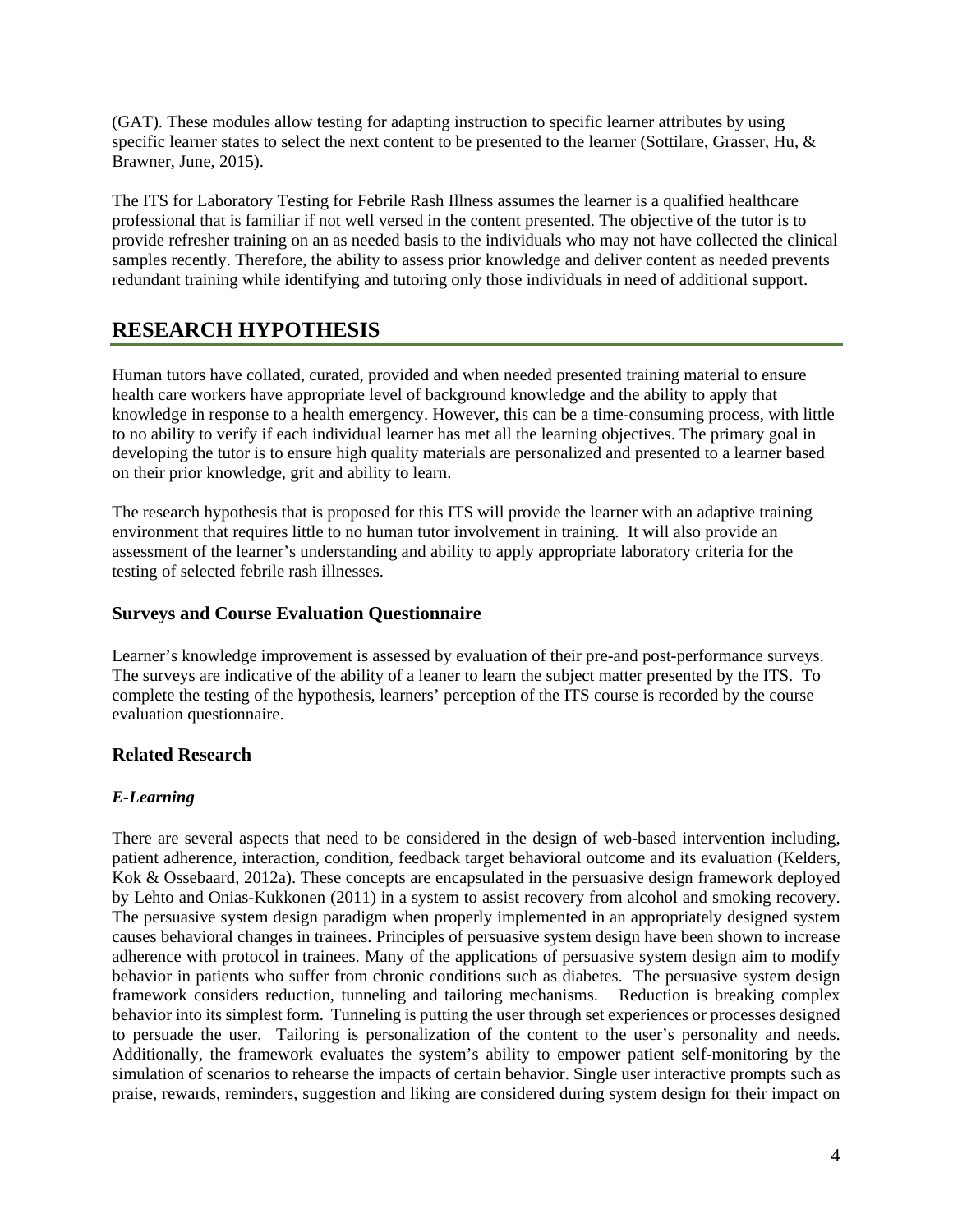behavioral change. Social support aspects such as learning along with peers, either by comparison, cooperation or completion are considered along with other parameters such as recognition of achievement by peers. These web-based personalized medical simulation and serious gaming system have made the possibility of low cost patient specific care and protocol compliance system that promise to improve clinical quality outcomes and measures in the future a reality (Kelders et al. 2012b).

#### *Serious Gaming*

Studies have shown that serious gaming can enhance learning outcomes and improve real world performance when used to train emergency medical responders (Knight et al., 2010). Several serious games that immerse the trainee in various disaster or surge event scenarios have been found to positively impact trainee preparedness for the real event. These scenarios include mass causality events triage (Pelaccia et al., 2009 ; Knight et al., 2010) mass causality burn events (Kurenov et al., 2009) and disaster response drills that utilize virtual reality technologies (Breslin et al., 2007). Recently, serious gaming tools especially online multi-player games have proven to be effective in planning for response (Breslin et al., 2007) while task simulators for the purpose of training are now well established in health care (Craft, Feldon & Brown, 2014).

### *Merrill's Component Display Theory*

Component display theory (CDT) due to its precise matching of content classification with leaner performance is well suited for computer based training. The theory postulates that instructional outcomes can be classified on two dimensions: student performance and subject matter content. The CDT ties together performance categories with content categories and tests the learners' ability to understand and apply principles broadly when required. Performance categories include the ability to recall (remember), apply (use) and ultimately identify new situations not described in the tutor and apply concepts explained in the tutor (find). Content categories include the ability to retain facts, develop conceptual understanding, and describe task procedures (sequence). These interrelationships are presented in a performance / content matrix that can be developed for any given cognitive learning scenario. A limitation of the CDT is that it does not assess psychomotor tasks and affective objectives (Merrill, 1983).

Instructional presentation in the ITS are comprised of a series of discrete survey questions, displays and media presentations. The presentation of the material has two dimensions: content mode (generality or instance) and presentation mode (expository or inquisitory). The tutor developed is based on the primary presentation forms that combine generality with Expository (rules) and then with Inquisitory (recall) and test the generalities using instances with Expository (examples) and Inquisitory (practice). The survey object available in GIFT is an implementation of this theory (Sottilare, Grasser, Hu, & Brawner, 2015).

## **ITS DESIGN AND STRUCTURE**

### **Tutor Process Overview**

We developed an ITS using GIFT to facilitate training of medical staff in the laboratory testing of febrile rash like illnesses. At the start of the course the learner is shown an introduction which advises the learner of the concepts that are covered in the course. After the introduction, the learner will be asked to complete an 11-question survey. The survey is a self-evaluation to ascertain the learner attributes as it relates to Knowledge, Prior knowledge, Grit, Skill and Learner Ability. The questions are in the format of multiple choice (2), True/False (1), and Likert 4 point scales. The multiple-choice questions are gathering information on the learner demographics and the two questions posed are "Please choose which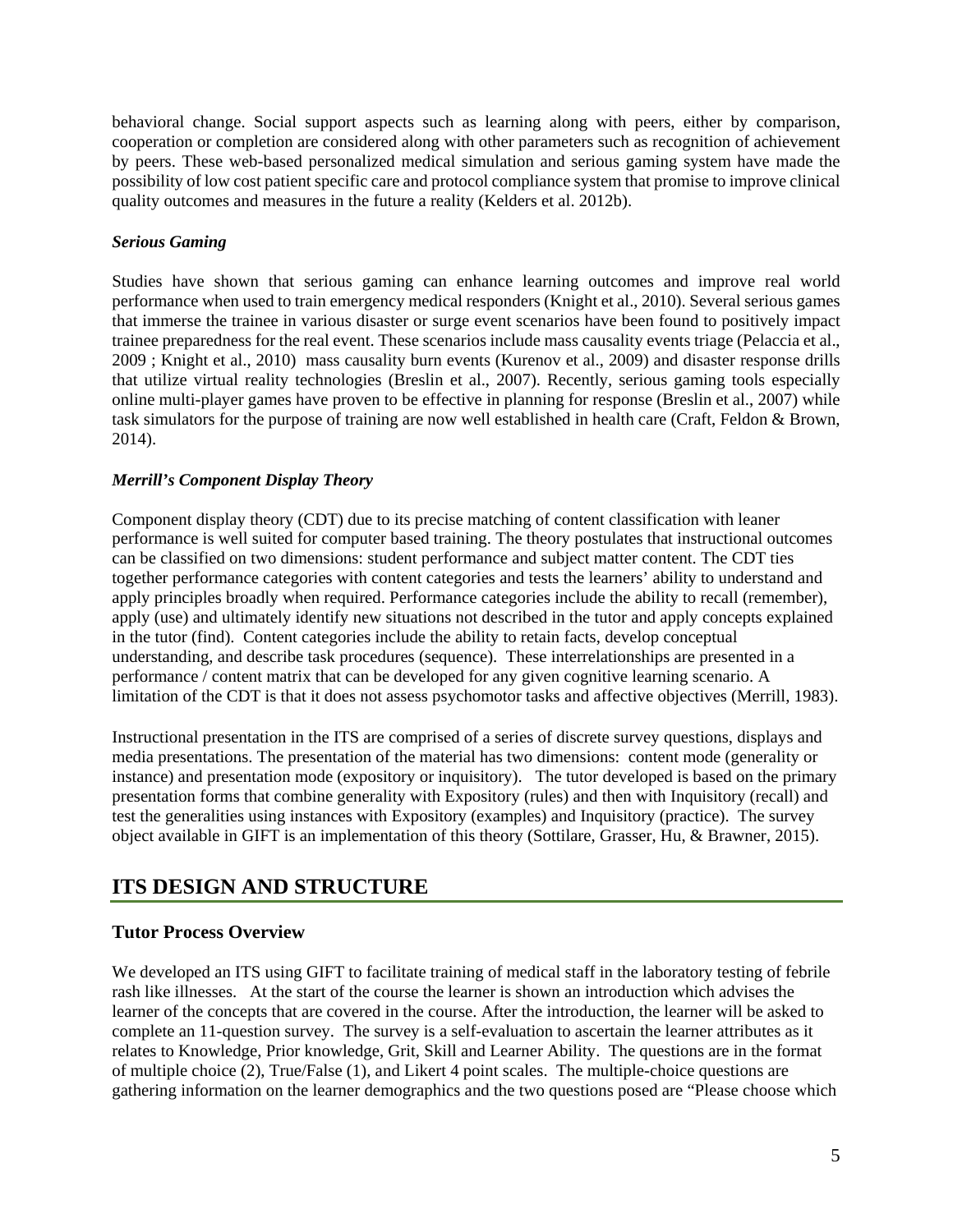age range that best describes you" and "Please use the range that best describes how many years you worked in a healthcare setting".

The learner completes the learner attribute survey and then is asked to complete a 25-question knowledge assessment. This survey is structured around the four concepts the ITS covers. The pre-test will be used in comparison with the post knowledge assessment to ascertain whether learning occurred. It will also be used to adapt the tutor so that the appropriate content is presented to the learner based on the performance of the learner. Regardless of the performance on the pre-test, all learners will be presented with the measles PowerPoint and the varicella PowerPoint. These slide sets contain the information on the four concepts and are set in the Rule Phase of the Adaptive Courseflow object. A schematic of the course flow is shown in Figure 1.



**Figure 1: Laboratory Testing for Febrile Rash Illness Course Flow**

If the learner is scored as a Novice or Journeyman from the Pre-Test assessment, he will be presented with content from the Example Phase which includes Overview PowerPoints on Measles and Varicella and 3 pieces of Media on each topic. If the learner scores as an Expert, after viewing the Measles PowerPoint, he will go immediately to the Check on Learning for Measles and then go into the Varicella PowerPoint. If the Check on Learning criteria is not met, the learner will be presented with the Rule Content again and have the option to select the Media Content to review. This will occur until the learner can successfully demonstrate understanding on the assessment surveys. Once the learner has completed reviewing the tutor content, he will be asked to complete a 25-question post knowledge assessment. This assessment is a duplicate of the pre-assessment.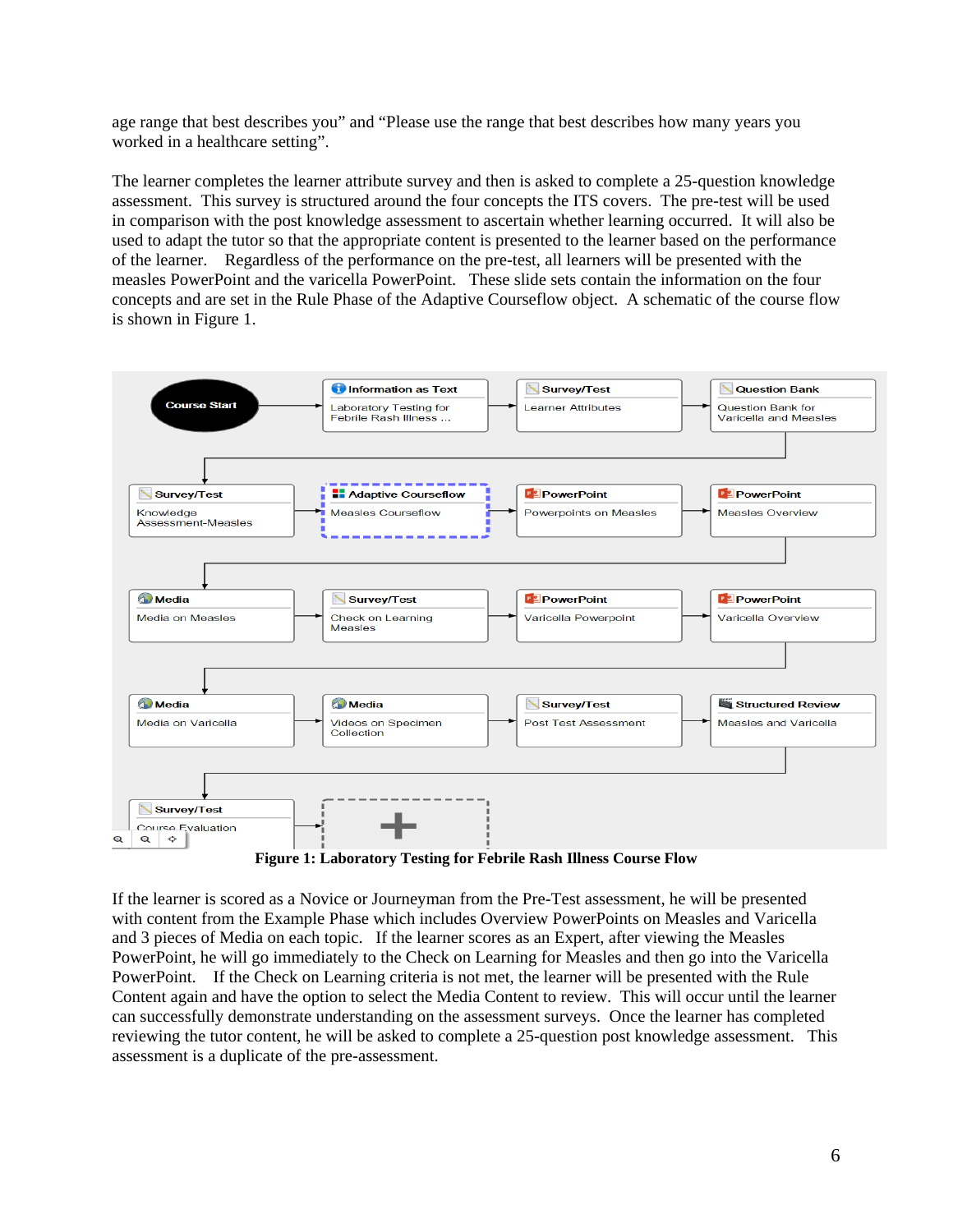Finally, the learner is presented with the Course Evaluation Survey. This is a 13-question survey that is composed of 5 point Likert Scale questions that range from Strongly Agree to Strongly Disagree and Free text questions. The purpose of this survey is to receive feedback from the learner on the ease of use of the system, the tutor content and if learning the content will led to a change in behavior.

## **Content Design**

The guiding principle in our design of the current version of the ITS will be to test our proposed research hypothesis. Specifically, we will seek to ascertain if an ITS system can substitute a human tutor or minimize the human tutors' involvement for a public health response. As a first step the key concepts were identified as: Lab testing for Measles, Specimen and Lab Collection for Measles, Lab testing for Varicella (Chickenpox) and Specimen and Lab Collection for Varicella (Chickenpox). These concepts lend themselves to testing and assessment based on the principles in component display theory. We collated content and developed presentation paradigms for the expository rule and example phase. A decision was made to limit the current iteration to these four concepts and test the system before incorporating any additional concepts. Each of these concepts has content and media files associated with it that were collated from material that is generally made available to health care professionals.

The system was authored to provide all the necessary background information when needed based on the leaners' performance.

### **Survey Test Design**

Two intake surveys were designed to assess the learner's attributes and prior knowledge. The adaptive course flow combines the rule and the example phase with the inquisitory recall and practice phase. For this tutor, we identified questions for the recall phase but did not include the practice phase as we were primarily interested in testing the ability of the learner to demonstrate retention and ability to apply key concepts that are covered in the expository phases.

## **DISCUSSION AND RECOMMENDATIONS**

### **ITS design experience**

The initial phase of the content development was focused on the development of material in appropriate format and medium to illustrate the key concepts. Once the expository content was selected and developed, as needed surveys were designed to test the proposed research hypothesis. The initial leaner attribute and prior knowledge survey were used to classify the user as a novice, journeyman or expert. This classification was used to drive the learners experience in the ITS environment. However, the system was developed with minimal ability to test the overall course flow. This limited our ability to iteratively improve the course flow and take full advantage of the adaptive course flow module.

A question bank comprising of the questions that test the knowledge of the learners on the concepts was developed. Individual questions were rated as easy, medium and hard and associated with specific concepts. Progression of content presented to the learner is determined by the performance of the learner on the questions. The number of easy, medium and hard questions that require correct responses is set in the recall phase of the adaptive course.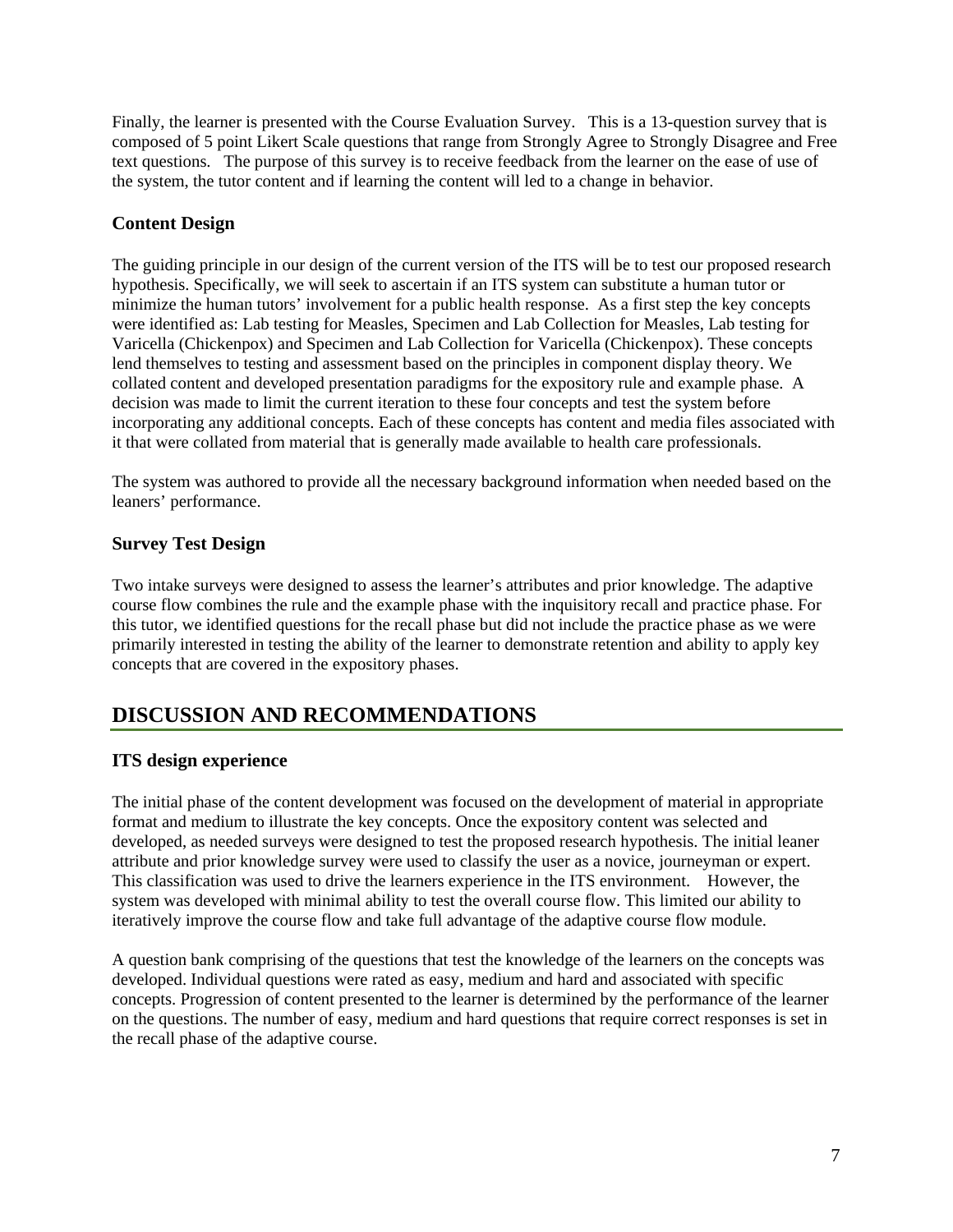The post assessment evaluated the short-term retention of material covered by the tutor. Finally, the course evaluation survey captures user perception of the content, questions and the tutor system. The post assessment and the evaluation survey are designed to validate the research hypothesis.

### **Recommendations**

An iterative design process separating content development and instructional design will help to fully leverage the abilities of the GIFT tutor and ensuring the tutor is consistent with the CDT. A formalized tutor development process will help the authors to develop testable tutors that are grounded in theory.

#### *Content Development Process:*

The content development process can be time consuming if not planned at the outset. This section outlines three recommendations that should help in development of course content.

- 1. Revision of the material and the survey to reduce total time it will take to complete the mandatory training. Once an initial draft of the material is prepared it is imperative to compute the total time it will take for the material to be presented to the learner in the ITS. If the total time exceeds thirty minutes a reduction of the material is recommended. In our experience including essential material for each concept for the initial draft of the course is helpful.
- 2. Division of the content into more discrete sections that correspond to specific learner objectives. It is helpful to set a finite maximum time for review of each section as per recommendations of the CDT. Base scoring on time taken to complete the assessment survey, especially the post assessment survey.
- 3. Classification of content and presentation element into primary presentation forms. The GIFT system can be improved by creating authoring templates or wizards for content creation. The wizard can, for example, guide the author through the content development process steps and provide recommendations for what needs to go into the rule, example, recall and practice phase.

#### *Instructional Design Process:*

The following five recommendations address the instructional design process for using GIFT for instruction.

- 4. Develop a performance content matrix before implementation in the adaptive survey object. Select objectives based on intended performance- content level. The adaptive survey object requires planning before adding questions and associating questions with content. It will help to develop on paper a performance objective in terms of number of easy, medium and hard questions a learner needs to answer correctly. In this outline, include learner objectives associated with each performance measure to be tested in the adaptive survey. This will save time, prevent errors and allow more author control during the creation of the adaptive survey object. This will ensure that the adaptive survey object tests the learner on all the objectives and concepts that are covered in the content.
- 5. The GIFT system can be improved by providing a course dashboard that provides an overview of the documentation of prompts, listing the number of items, evaluation of survey questions for divergence and difficulty if based on the same concepts.
- 6. Consider timing and delay of post assessment or development of staged post assessment to assess impact on long term retention.
- 7. Development of novice, journey man, expert criterion.
- 8. Resolve other violations or infractions from the CDT.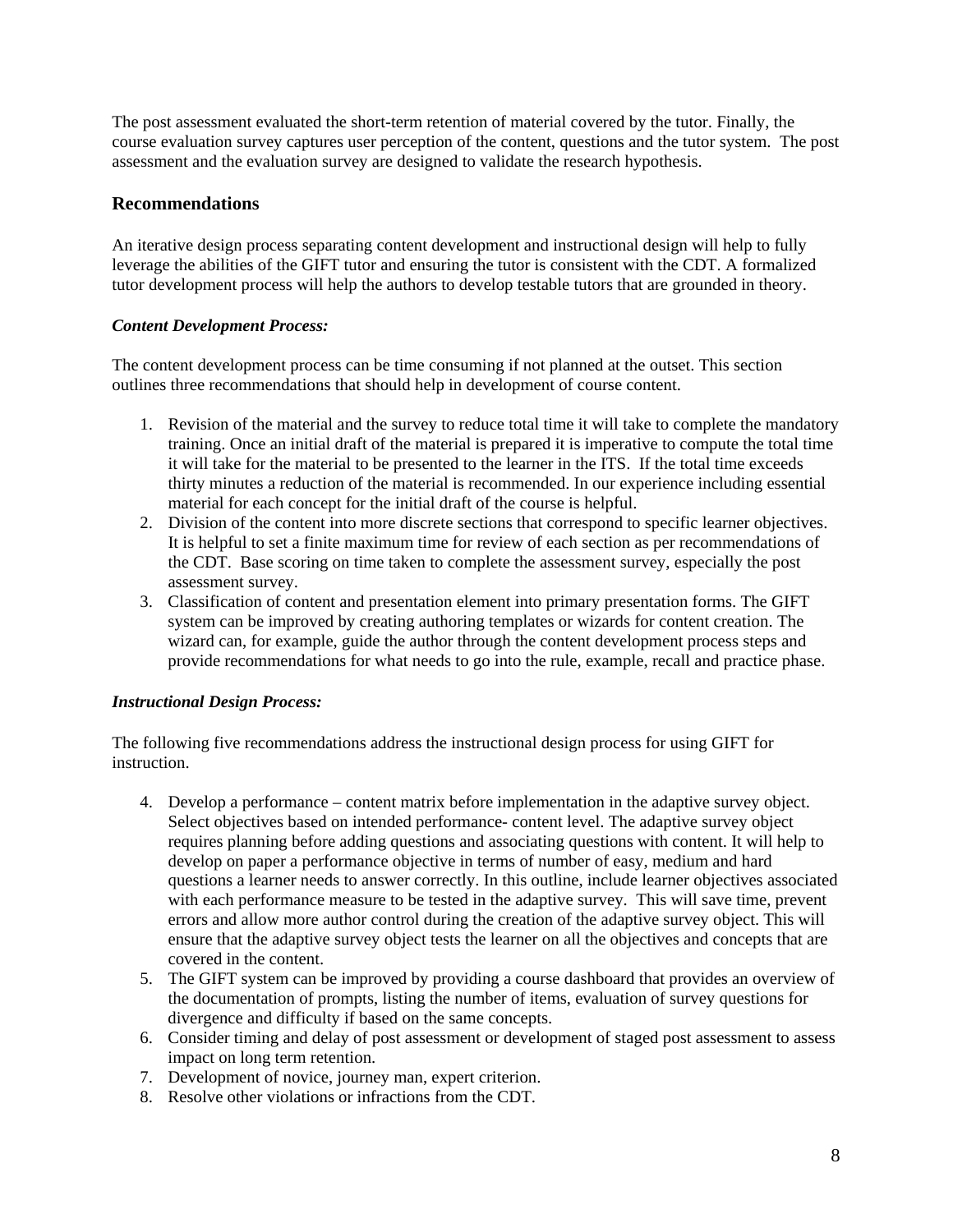#### *System Development and Game based module*

9. Development of a game based practice module (the practice will test instances of recall, procedure and location (this is a test that extends the CDT theory and would be an affective test / familiarization)

It is our intent to conduct a study to compare the GIFT tutor with a human tutor in terms of effort level required to train a group of learners for the course developed. There were technical issues at the time of writing of this paper which hindered full execution of the study. However, approvals for the study and recruitment of subjects has been initiated. Finally, a formal course design process will support creation of content by multiple authors. In many cases, courses are developed by author groups and a formal design process may help to accelerate the adoption of intelligent tutors in the author community.

There has been a dramatic increase in the number of e-learning and adaptive learning platforms tutors developed with consistent design based on theory that will allow for comparison between tutors. A future study concept would be to provide the same material using another freely online MOOCS tutor such as udemy.com and compare learning outcomes of that learner group to the group using GIFT.

### **REFERENCES**

- Breslin, P., C. McGowan, B. Pecheux & R. Sudol (2007). Serious gaming. Advanced computer simulation games help to transform healthcare and disaster preparedness. *Health Manag Technol,* 28**,** 14, 16-7.
- Centers for Disease Control National Center for Immunization and Respiratory Diseases (NCIRD), D. o. (2017, January 9). *Chickenpox (Varicella) Collecting Specimens for Varicella Zoster Virus (VZV) Testing*. Retrieved from Centers for Disease Control: https://www.cdc.gov/chickenpox/lab-testing/collectingspecimens.html
- Centers for Disease Control National Center for Immunization and Respiratory Diseases, D. o. (2015, May 4). *Measles (Rubeloa) Specimens for Detection of Measles RNA by RT–PCR or Virus Isolation*. Retrieved from Centers for Disease Control: https://www.cdc.gov/measles/lab-tools/rt-pcr.html
- Craft, C., D. F. Feldon & E. A. Brown (2014). Instructional design affects the efficacy of simulation-based training in central venous catheterization. *Am J Surg,* 207, 782-9.
- Kelders, S. M., R. N. Kok & H. C. Ossebaard (2012a). Persuasive System Design Does Matter: A Systematic Review of Adherence to Web-Based Interventions. *Journal of Medical Intenet Research,* 34.
- Kelders, S. M., R. N. Kok, H. C. Ossebaard & J. E. Van Gemert-Pijnen (2012b). Persuasive system design does matter: a systematic review of adherence to web-based interventions. *J Med Internet Res,* 14**,** e152.
- Knight, J. F., S. Carley, B. Tregunna, S. Jarvis, R. Smithies, S. de Freitas, I. Dunwell & K. Mackway-Jones (2010). Serious gaming technology in major incident triage training: a pragmatic controlled trial. *Resuscitation,* 81, 1175-9.
- Kurenov, S. N., W. W. Cance, B. Noel & D. W. Mozingo (2009). Game-based mass casualty burn training. *Stud Health Technol Inform,* 142**,** 142-4.
- Lehto, T. & H. Onias-Kukkonen (2011). Persuasive features in web based alcohol and smoking interventions: a systematic review of medical literature. *Journal of Medical Internet Research,* 13, 3. doi:10.2196/jmir.1559